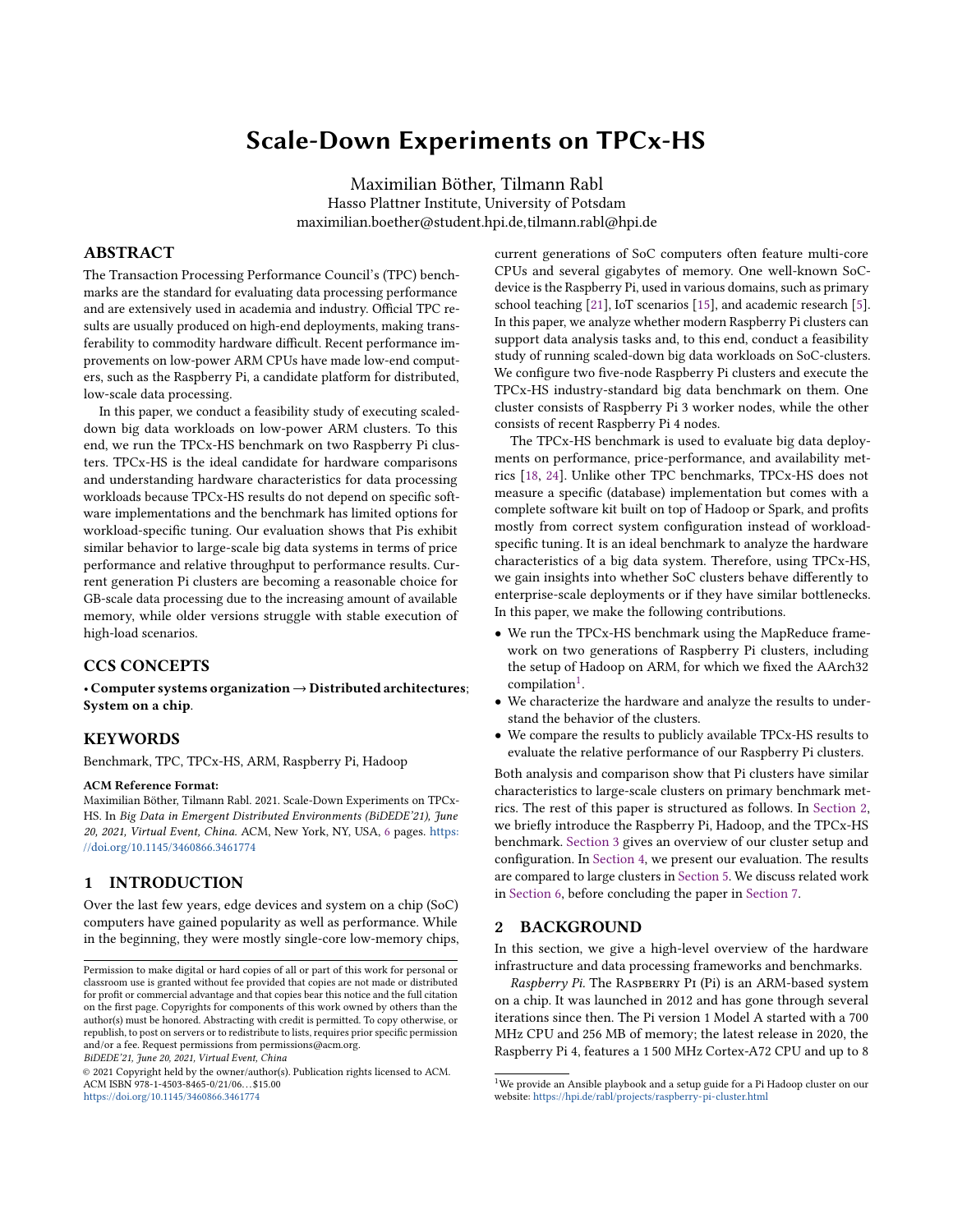GB of RAM. The focus of the system is to provide a fast, but lowpower platform for development at a low price. Pis have been used in various application scenarios. They are often used as IoT-devices together with sensors, for home automation, or as a learning tool.

Hadoop. Hadoop [\[3\]](#page-5-8) is an open-source software stack for big data processing. It comprises the Hadoop distributed file system HDFS [\[22\]](#page-5-9), the Hadoop MapReduce engine, an implementation of Google's MapReduce data processing framework [\[7\]](#page-5-10), and other components for job scheduling, data storage, and locking. MapReduce enables simple development of parallel data processing on large clusters of commodity server hardware by reducing the API at its core to two higher-order functions, map and reduce. While targeting large clusters of commodity hardware, Hadoop is not built for low-end platforms and requires special configuration to be run on Pis. A Hadoop cluster consists of multiple services. The NameNode process is responsible for managing the HDFS file system, so the node executing the NameNode process is considered the primary of the cluster. DataNode process nodes are considered the secondaries since this process is only responsible for managing the storage of the respective node and communicates with the NameNode. A primary/secondary architecture is also used for data processing, where the ResourceManager process manages the compute units, and on each compute unit the NodeManager is responsible for local resource management and communication with the ResourceManager. Resources are allocated in YARN containers [\[2\]](#page-5-11).

TPCx-HS. The TPC Express Benchmark for Hadoop Sort is a big data processing benchmark based on the Hadoop TeraSort program [\[18\]](#page-5-4). It primarily measures hardware performance instead of software implementations. Besides verification steps, it consists of three benchmark phases, data generation, sorting, and data validation. In the first phase, 100 byte records are generated randomly and replicated three times on the cluster. In the smallest scale factor relevant for official results, one terabyte of data is generated. The data is then sorted and the result is validated.

Each run consists of two sub-runs, where the run with the lower performance metric defines the performance run. The performance metric HSph@SF describes the throughput of the benchmark for the scale factor SF and is defined as  $HSph@SF = \frac{SF}{T/3600}$ , where  $T$  is the total elapsed time for the run in seconds. The higher the performance metric, the better the throughput. The benchmark also mandates the publication of a price-performance metric to evaluate price efficiency. It is defined as  $\frac{1}{A}$   $\frac{1}{A}$   $\frac{1}{A}$   $\frac{1}{B}$   $\frac{1}{B}$   $\frac{1}{B}$   $\frac{1}{B}$   $\frac{1}{B}$   $\frac{1}{B}$   $\frac{1}{B}$   $\frac{1}{B}$   $\frac{1}{B}$   $\frac{1}{B}$   $\frac{1}{B}$   $\frac{1}{B}$   $\frac{1}{B}$   $\frac{1}{B}$   $\frac{1}{B}$   $\frac{1}{$  $P$  is the total cost of ownership. An energy-performance metric is defined, which can optionally be reported with an official result.

# <span id="page-1-0"></span>3 CLUSTER SETUP

In this section, we describe the setup of the clusters, the total cost of ownership, and give details on the Hadoop configuration.

#### 3.1 Overview

Our two clusters consist of five Raspberry Pis each. For each cluster, one Pi serves as the primary node. It is the gateway of the network and runs the NameNode as well as the ResourceManager and the HistoryServer of the Hadoop cluster. The four other Pis serve as worker nodes and run the DataNode as well as the NodeManager processes. All of the Pis are connected through their Ethernet

<span id="page-1-1"></span>

Figure 1: Schematic setup of the Pi 3 cluster.

<span id="page-1-2"></span>Table 1: Total cost of ownership list of the Pi 3 cluster.

|                              | Price  | Amount | <b>Total Price</b> |
|------------------------------|--------|--------|--------------------|
| Raspberry Pi 4               | €61.99 | x1     | €61.99             |
| Raspberry Pi 3B+             | €44.10 | x4     | €176.40            |
| Network Gear                 | €54.33 | x1     | €54.33             |
| 5 SanDisk & Samsung SD Cards | €42.34 | x1     | $\in$ 42.34        |
| <b>Power Distribution</b>    | €56.27 | x1     | €56.27             |
| Cluster Case                 | €20.00 | x1     | €20.00             |

network interface with a Gigabit network switch. We power the clusters using USB power. The primary node is connected over a USB-to-Ethernet adapter to a workstation or notebook which then redirects traffic to the internet. By dedicating the network to the Pis, we ensure that no external connections interfere with our benchmarks.

Pi 3 Cluster. This cluster consists of four Raspberry Pi 3B+ with 1 GB of memory and one Raspberry Pi 4 with 4 GB of memory. Each Pi has access to 32 GB of SD card storage. We use Sandisk Ultra SD cards as well as Samsung Evo SD cards. The Raspberry Pi 4 serves as the primary node of the cluster. All of the Pis run Raspbian 10 Lite in 32-bit mode, based on Debian Buster and Linux Kernel 4.19.97-v7+ #1294. Our Hadoop version is 3.1.3. [Figure 1](#page-1-1) shows a schematic diagram of our setup.

Pi 4 Cluster. This cluster consists of five Raspberry Pi 4 with 8 GB of main memory. Each Pi has 128 GB of Samsung Evo+ SD card storage. All of the Pis run the Raspbian 10 64-bit beta using Kernel 5.4.51-v8+ #1327 and Hadoop 3.1.3.

# 3.2 Cost of Ownership

One key metric for TPCx-HS results is the price-performance metric. To calculate it, we need to assess the total cost of ownership (TCO) of our cluster. We state the prices we paid for our systems in euros (after VAT). For the Pi 3 cluster, please find the details in [Table 1;](#page-1-2) for the Pi 4 cluster, we refer to [Table 2.](#page-2-1) For the Pi 3 cluster, the total amount sums up to  $\in$ 411.33, which, on March 17, 2021, was equivalent to \$493. The Pi 4 cluster costs  $\in$ 737.76 in total, equivalent to \$883. These calculations assume no additional maintenance fees.

#### <span id="page-1-3"></span>3.3 Hadoop Specifics

For the Pi 3 cluster, one major issue in executing TPCx-HS is the 1 GB memory limit of a Pi 3B+. We thus need to fine-tune the Yarn and MapReduce settings of the cluster in order to balance stability and performance. For the Pi 4 cluster, there are various possible combinations of block size and container size that we investigate.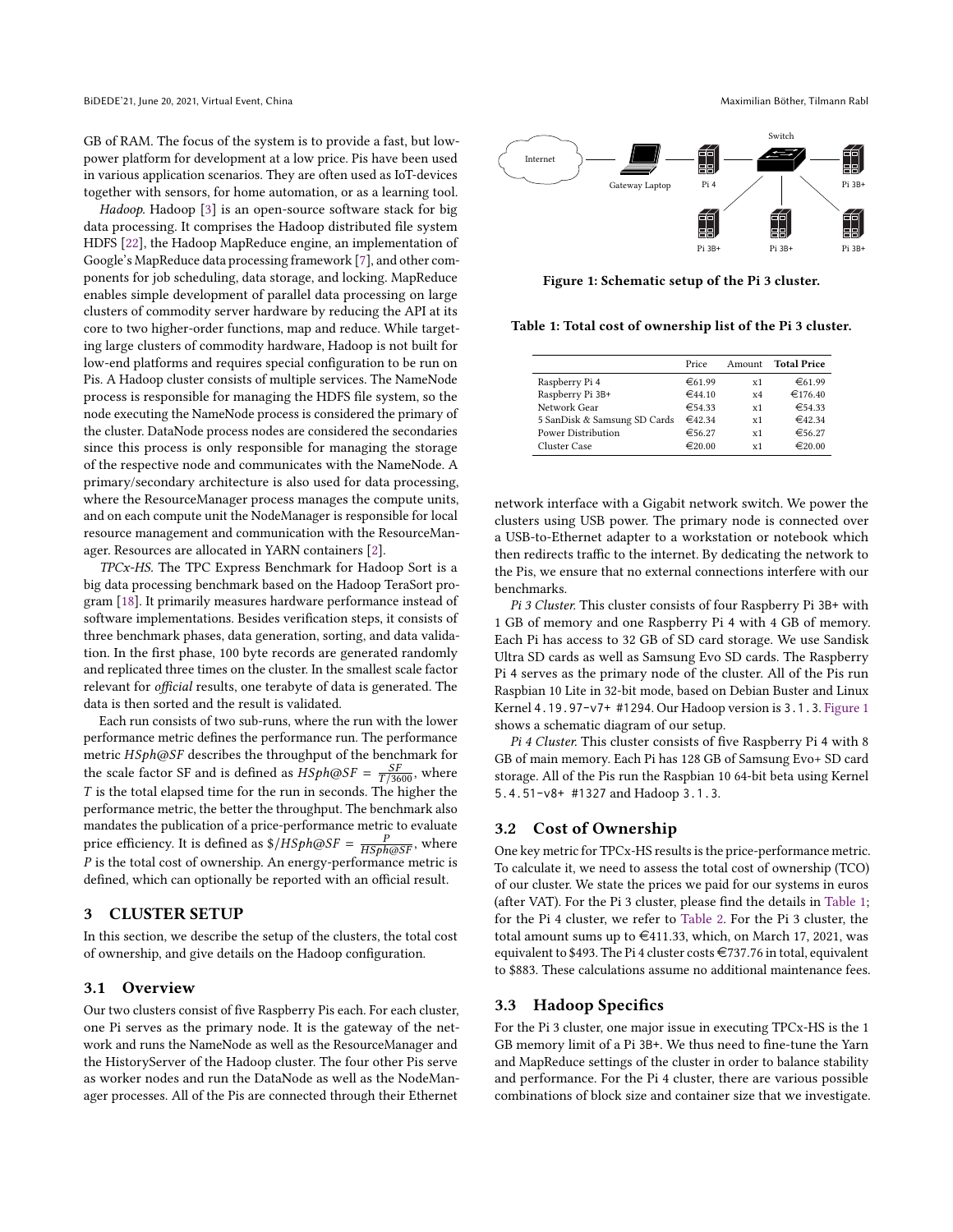<span id="page-2-1"></span>Table 2: Total cost of ownership of the Pi 4 cluster.

|                             | Price           | Amount         | <b>Total Price</b> |
|-----------------------------|-----------------|----------------|--------------------|
| Raspberry Pi 4              | €76.86          | x <sub>5</sub> | €398.40            |
| Heatsinks                   | $\epsilon$ 2.00 | x <sub>5</sub> | €10.00             |
| Network Gear                | €73.83          | x1             | €73.83             |
| 128 GB Samsung Evo+ SD Card | €22.62          | x <sub>5</sub> | €113.10            |
| <b>Power Distribution</b>   | €109.43         | x1             | €109.43            |
| Cluster Case                | €11.00          | x <sup>2</sup> | €33.00             |

<span id="page-2-2"></span>

Figure 2: Results of the **dd** microbenchmarks. In the legend, the 3 and 4 indicate the respective Pi, NB indicates the Notebook, U, E, and E+ indicate the Ultra and Evo(+) MicroSDs. For example, 4E+ refers to the Evo+ card in a Pi 4.

In the following, we focus on the amount of memory assigned to the mappers and reducers, and the HDFS block size.

Pi 3 Cluster. In testing, when allocating 768 MB in total to YARN containers, we observed unpredictable operating system kernel crashes on several Pis. On the other hand, reducing a single mapper/reducer to below 256 MB of RAM impacted stability as well because container creation failed due to too little memory. Thus, we compromised on allocating two mappers/reducers, having 256 MB of memory each available, on each Pi 3B+. Regardless of the data volume in our experiments, no container or node crashes with these settings. These settings result in each Pi 3B+ either running one application primary or two mappers/reducers. We reduce the block size from 128 MB (default) to 32 MB as otherwise, reading two data blocks leads to an out-of-memory error for the containers.

Pi 4 Cluster. For this cluster, we try different combinations of HDFS block size and memory allocated to mappers/reducers. This investigation gives an intuition on what kind of performance we are losing due to the memory constraints of the Pi 3 cluster. We test the following combinations of memory size (in MB) for Mapper, Reducer, and Block Size: 512/512/32; 1024/1024/128; 1024/2048/128; 2048/2048/128; 2048/2048/256; 2048/2048/512. We number the configurations from one to six.

# <span id="page-2-0"></span>4 EXPERIMENTAL RESULTS

In this section, we present our experimental results. We perform both IO microbenchmarks to evaluate the clusters' throughputs as well as the full TPCx-HS benchmark.

### 4.1 IO Benchmarks

We measure the IO throughput of the cluster nodes. The Pi 3 cluster uses Samsung Evo and SanDisk Ultra SD cards, while the Pi 4 cluster

|                                      | Run 1      | Run 2      |
|--------------------------------------|------------|------------|
| HSGen Elapsed Time (in seconds)      | 285        | 290        |
| HSSort Elapsed Time (in seconds)     | 642        | 563        |
| HSValidate Elapsed Time (in seconds) | 102        | 105        |
| Total Time (in seconds)              | 1044       | 971        |
| HSph@SF                              | 0.0034     | 0.0037     |
| \$/HSph@SF                           | 145 000.00 | 133 243 24 |
| €/HSph@SF                            | 120 979.41 | 111 170.27 |

<span id="page-2-3"></span>Table 3: TPCx-HS results for scale factor 1 GB, running on the Pi 3 cluster.

only relies on Evo+ SD cards. We use dd and write 50k blocks of size 8k to the device, using the fsync flag to force stores onto the device, instead of OS caches.

The results are shown in [Figure 2.](#page-2-2) We also benchmark the SD cards in the notebook to see whether the Pis have a bottleneck on their interface. The results show that, for the Pi 3 cluster, the Samsung Evo card is faster than the Sandisk Ultra card on every platform and that the bandwidth is limited on the Pis compared to the notebook. We observe that the interface of the Pi 4 is slightly faster than the interface of the Pi 3B+.

In the Pi 3 cluster, two Pi 3B+ use the Samsung Evo card and the other two Pi 3B+ use the Sandisk Ultra card. Thus, we obtain an aggregated throughput of 66 MB/s. For the Pi 4 cluster, we only use Samsung Evo+ SD cards. We calculate a throughput of 96 MB/s.

## 4.2 TPCx-HS

We perform two different experiments using TPCx-HS. In the first experiment, we use a scale factor of 0.001, which is equivalent to 1 GB of data being sorted. This is a good scale factor to test the general cluster and Hadoop setup as the tests finish quickly. In the second run, we increase the workload to a scale factor of 0.01, equivalent to 10 GB of data being sorted. This scale factor is harder to run, as the longer execution requires the cluster to sustain the load over a longer period of time.

Scale Factor 1 GB @ Pi 3 Cluster. Please find the results in [Table 3.](#page-2-3) To understand the behavior of the cluster during the benchmark, we log the CPU usage on all nodes during another run of TPCx-HS. The results are shown in [Figure 3a.](#page-3-0) First, we can see that the NameNode is mostly active during data generation and data validation. The sort itself also utilizes the nodes differently. For example, node02 is often waiting for IO requests to finish. This is due to the distribution of the generated data. When checking where the blocks of the sorted files are saved, node02 was the node that was utilized the most. The high amount of IO waits suggest that IO is a bottleneck. Interestingly, some nodes are underutilized, e.g., node03, which only starts to get active towards the end of the run. On the other hand, node04 and node05 seem to perform a constant amount of processing.

In [Figure 3b,](#page-3-1) you see the total network traffic on all nodes. It is clear that network is not a bottleneck of the benchmark. We are not near the network limits of the Raspberry Pi 3B+. HSSort only gets network-intensive during the last third of the execution. HSGen is also network intensive.

Scale Factor 10 GB @ Pi 3 Cluster. The results for a successful run can be seen in [Table 4.](#page-3-2) While, as discussed in [Section 3.3,](#page-1-3) there are no kernel crashes with the used configuration, the nodes still are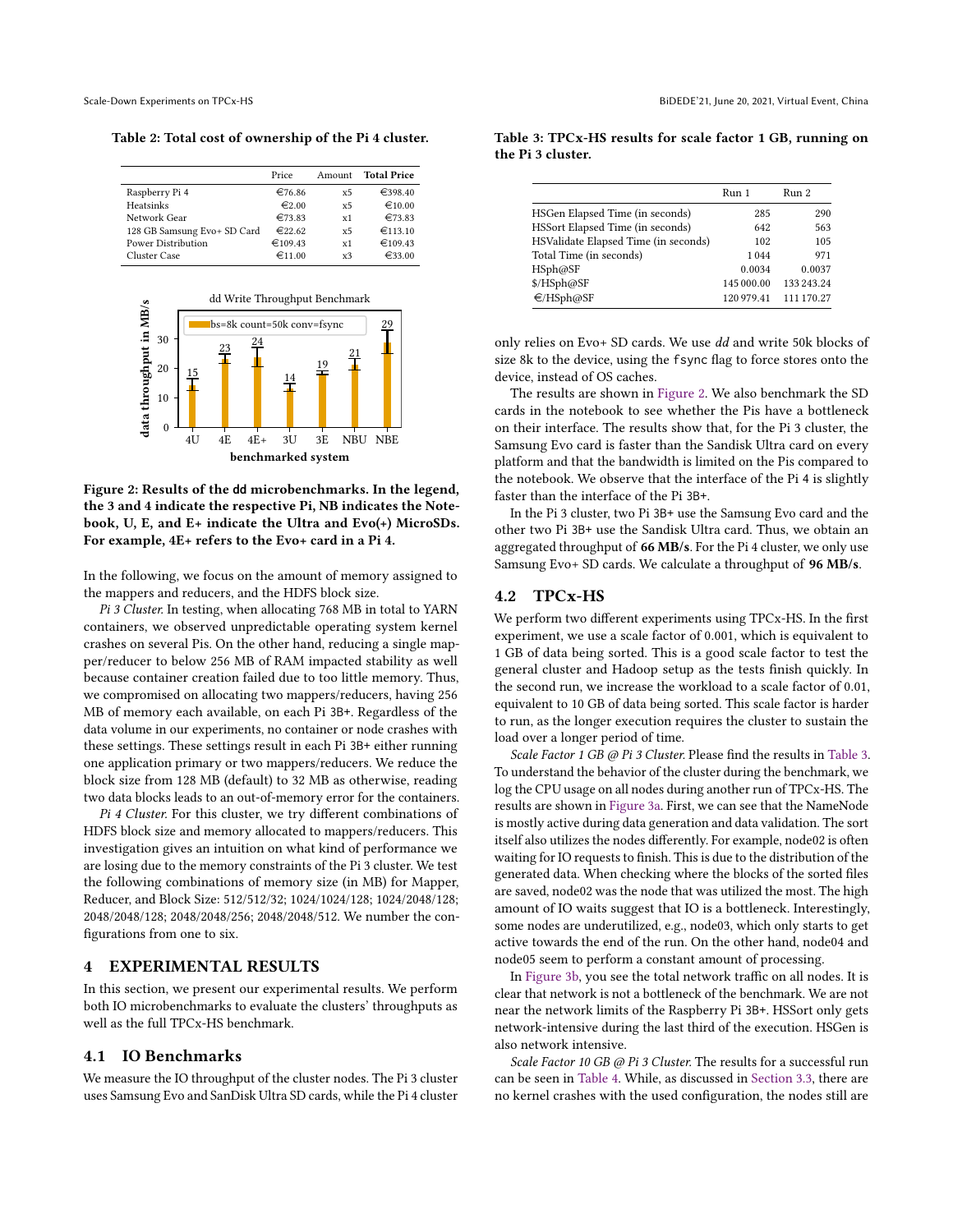<span id="page-3-0"></span>

<span id="page-3-1"></span>

(b) Network Traffic (in- and outbound)

Figure 3: Resource utilization of the Pi 3 cluster for HSGen, HSSort, and HSValidate (phases are marked).

<span id="page-3-2"></span>Table 4: TPCx-HS results for scale factor 10 GB, running on the Pi 3 cluster.

|                                      | Run 1      | Run 2     |
|--------------------------------------|------------|-----------|
| HSGen Elapsed Time (in seconds)      | 1698       | 1 1 3 7   |
| HSSort Elapsed Time (in seconds)     | 5504       | 5 1 3 7   |
| HSValidate Elapsed Time (in seconds) | 304        | 304       |
| Total Time (in seconds)              | 7520       | 6592      |
| HSph@SF                              | 0.0047     | 0.0054    |
| \$/HSph@SF                           | 104 893.62 | 91 296.30 |
| €/HSph@SF                            | 83 261.70  | 72468.52  |
|                                      |            |           |

under very high load and do not react to any other input using SSH or directly attached input devices during the runs.

Summary of Pi 3 Cluster Results. While we are able to get results for 1 GB and 10 GB runs, the 10 GB runs are less stable. Balancing the minimum container size with the block size for performance and stability is the most critical setting in configuration to prevent container crashes. The HSph metric for the 1 GB run is lower than for the 10 GB run, hence the cluster is better utilized for larger scale factors and overheads are amortized.

|           | Run 1     |            | Run 2   |            |
|-----------|-----------|------------|---------|------------|
| Config    | HSph@SF   | \$/HSph@SF | HSph@SF | \$/HSph@SF |
| Variant 1 | 0.0080    | 110 375.00 | 0.0086  | 102674.42  |
| Variant 2 | 0.0072    | 122638.89  | 0.0069  | 127 971.01 |
| Variant 3 | 0.0071    | 124 366.20 | 0.0072  | 122638.89  |
| Variant 4 | 0.0085    | 103882.35  | 0.0109  | 81 009.17  |
| Variant 5 | 0 0 1 1 1 | 79 549.55  | 0.0104  | 84 903.85  |
| Variant 6 | 0.0089    | 99 213.48  | 0.0099  | 89 191.92  |

<span id="page-3-3"></span>Table 5: TPCx-HS results for scale factor 1 GB, running on the Pi 4 cluster.

<span id="page-3-4"></span>Table 6: TPCx-HS results for scale factor 10 GB, running on the Pi 4 cluster.

|           | Run 1   |            | Run 2   |            |
|-----------|---------|------------|---------|------------|
| Config    | HSph@SF | \$/HSph@SF | HSph@SF | \$/HSph@SF |
| Variant 1 | 0.0115  | 76782.61   | 0.0115  | 76 782.61  |
| Variant 2 | 0.0088  | 100 340.91 | 0.0068  | 129852.94  |
| Variant 3 | 0.0087  | 101 494.25 | 0.0096  | 91 979.17  |
| Variant 4 | 0.0122  | 72377.05   | 0.0120  | 73 583 33  |
| Variant 5 | 0.0114  | 77456.14   | 0.0130  | 67923.08   |
| Variant 6 | 0.0100  | 87300.00   | 0.0090  | 98 111.11  |

Scale Factor 1 GB @ Pi 4 Cluster. For both scale factors, we test each configuration variant discussed in [Section 3.3](#page-1-3) to derive a sweet spot of the Pi 4 cluster and validate whether larger containers lead to better performance. For each variant, we show the performance metric as well as the price-performance metric for both runs. The results are shown in [Table 5.](#page-3-3)

We first note that the Pi 4 cluster outperforms the Pi 3 cluster in this scale factor for every possible configuration. The performance metric peaks in the first run of configuration variant 5. Regarding the performance runs, i.e., the runs for each configuration with the lower HSph value, configuration 5 also provides the best performance with an HSph value of 0.0104; it is three times better than the Pi 3 cluster for this scale factor.

Furthermore, note that the choice of the right configuration has a large impact on performance results. In comparison to variant 2, variant 5 is more than 50 % better with respect to the performance metric.

Scale Factor 10 GB @ Pi 4 Cluster. We again test each configuration variant and show the results in [Table 6.](#page-3-4) Interestingly, for this scale factor, the variance between the different configuration variants is not as high as for 1 GB. Even variant 1 shows a large improvement over the Pi 3 cluster sorting 10 GB of data. Analogously to the Pi 3 cluster, this is explained by better utilization of the available resources when sorting 10 GB of data. The performance metric again peaks for variant 5, with an even higher HSph value of 0.0130. Compared to the 1 GB SF, this is an improvement of around 17 %, whereas for the Pi 3 cluster, the peak performance increased by 45 %. The best performance run is the second run of variant 4, though the differences between 4 and 5 are minor. We suspect that variants 4 and 5 perform best because they balance block and container sizes well. Larger block sizes would require even larger containers, in order to be used efficiently, and containers smaller than 2 GB can utilize smaller block sizes like 32 MB better, confirmed by the good results of variant 1 for both scale factors.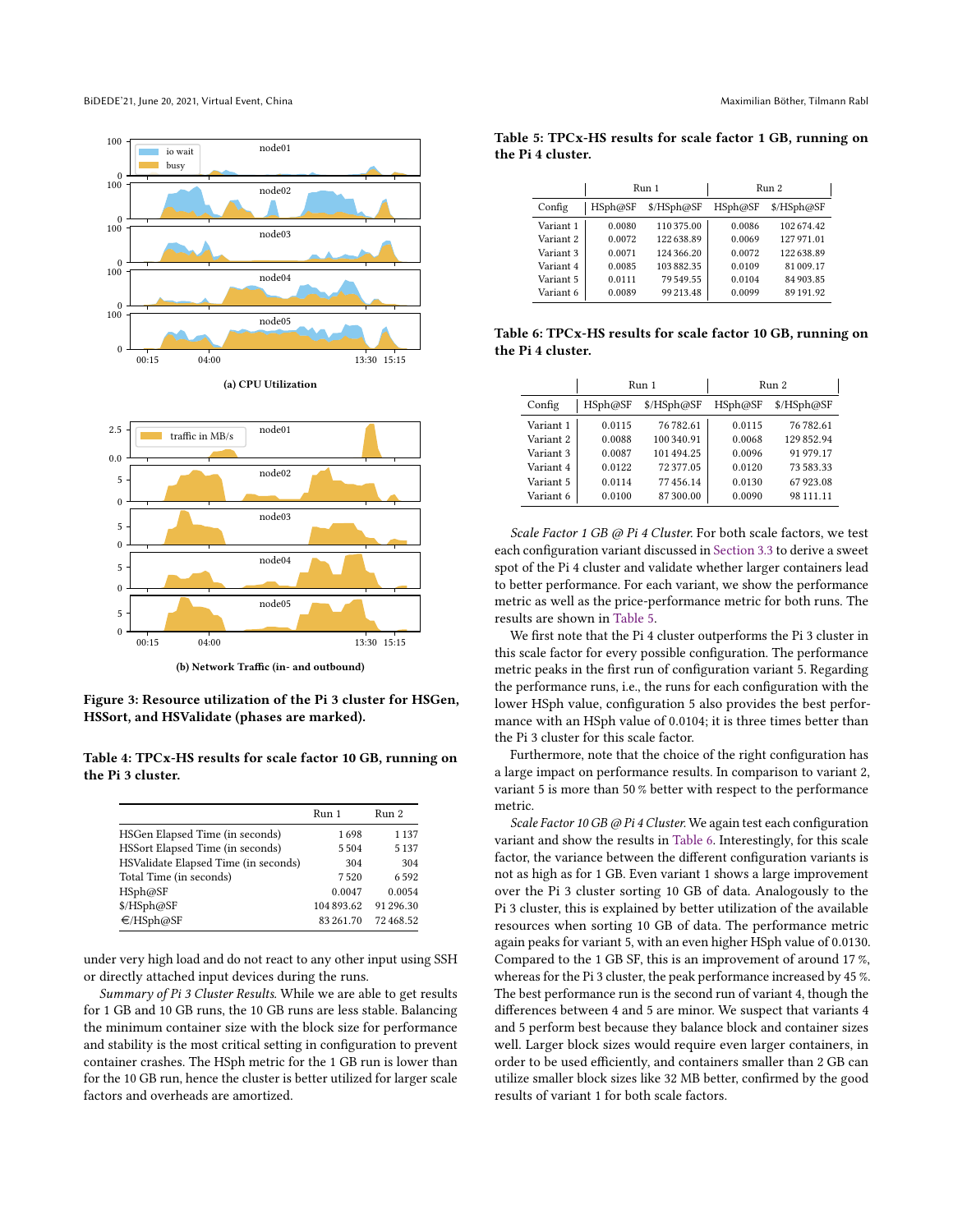Energy Consumption. Using configuration 5 of the Pi 4 cluster, we measure the energy consumption of the 10 GB execution. This measurement includes the energy usage of the entire cluster, including the switch. In total, the cluster required 0.038 kWh of energy for the benchmark (two consecutive runs), where 0.02 kWh were required for the performance run (longer run). The Pi 3 cluster has a similar power, but runs much longer for the 10 GB benchmark. It requires 0.087 kWh for the entire benchmark (two runs). Unfortunately, there are no energy results published for TPCx-HS benchmarks on large clusters, to compare our measurements to.

Summary of Pi 4 Cluster Results. The Pi 4 cluster provides significant performance improvements over the Pi 3 cluster, offering performance values that are around three times better than the Pi 3 cluster values. For both scale factors, we see an improvement in performance when the container size is increased, if the block size is adjusted accordingly. For 2 GB-sized containers, the optimal block size is between 128 MB and 256 MB, while for the Pi 3 cluster, we had to reduce this to 32 MB. To use a block size of 512 MB effectively, we believe that even larger containers and/or more fine tuning of the memory settings (e.g., spillover settings [\[16\]](#page-5-12)) are necessary to achieve benefits.

# <span id="page-4-0"></span>5 COMPARISON TO LARGE CLUSTERS

TPCx-HS benchmark results are officially not comparable across scale factors. However, we want to find out the relative performance of our Pi clusters to see if they provide a good insight into how a real big data cluster would perform (at much lower cost). Moreover, we want to compare the Pi clusters to bigger clusters from a price/performance standpoint. For comparison, we use the publicly available TPCx-HS results $^2$  $^2$ .

#### 5.1 Throughput to Performance Ratio

We are interested in whether the ratio between the throughput of the system and the TPCx-HS result behaves similarly on large clusters and our Raspberry Pi clusters. To this end, we first analyze the full disclosure report of each 1 TB submission that uses Map-Reduce. For each submission, we estimate the throughput of the data nodes and then compare the ratio of the throughput to the HSph@SF metric. As there are no official throughput benchmarks for the TPCx-HS systems available, we assume a SAS HDD to have a throughput of 150 MB per second $^3$  $^3$  and an NVME SSD to have a throughput of 2 GB per second $^4$  $^4$ . As stated before, the Pi 3 cluster has a throughput of 66 MB per second, and the Pi 4 cluster has a throughput of 96 MB per second. We show the results in [Figure 4.](#page-4-4) For the Pi 4 Pi cluster, we choose the configuration variants that provide the best performance run. Note that the throughput is normalized to GB per second. For example, the ratio for the Pi 4 cluster  $@1$  GB is calculated as  $|0.096/0.0104|$ .

First of all, we notice that the ratio is in a reasonably small range between 6 and 19, which indicates that the systems' performance characteristics are indeed comparable. Especially the Pi 4 cluster shows a similar behavior to the large scale clusters, as it fits into the

Scale-Down Experiments on TPCx-HS BiDEDE'21, June 20, 2021, Virtual Event, China

<span id="page-4-4"></span>

Figure 4: Throughput to performance ratio of the Pi clusters and official TPC results (result ID is shown).

<span id="page-4-5"></span>

# Figure 5: Price-Performance of the Pi clusters and official TPC results (result ID is shown).

range from 6 to 10 given by the TPC systems. Note that this holds although the systems are very heterogeneous. Some systems only use NVME SSDs, like the Dell System 119091701, while others either use only HDDs (Cisco System 118013001) or hybrid-approaches (Cisco System 119121001). Our Pi clusters rely on MicroSD storage, while still maintaining a similar throughput-performance ratio. From these results, we can conclude that the Pi clusters can be used to test IO-bound big data approaches if the workload is scaled accordingly.

#### 5.2 Price-Performance Comparison

Next, we compare the price-performance value of the clusters. To this end, we use the official TPC Price/HSph metric, which is available on the TPCx-HS web page for each system. The results are shown in [Figure 5.](#page-4-5) The Pi 3 cluster at 1 GB has the worst priceperformance ratio of all systems. However, the HSph performance value of that Pi cluster is low compared to the other clusters; if we use the second run in [Table 4,](#page-3-2) the Pi 3 Cluster @ 10GB already outperforms the Cisco system 119121001. Furthermore, at 1GB, the cluster is not evenly utilized. This is why the scale factor 10 GB shows a better price-performance behavior for the Pi 3 cluster. The Pi 4 cluster performs better in that regard, offering a reasonable price-performance characteristic for both scale factors and even beating the Cisco system for the 10 GB scale factor.

## 5.3 Summary of Comparison

The ratio between throughput and performance of the Pi clusters are within the same range as that of official TPC systems. The priceperformance ratio of Pi clusters is comparable to TPC systems, but at the same time they have a significantly lower absolute cost. Our

<span id="page-4-1"></span> $^2$ [http://www.tpc.org/tpcx-hs/results/tpcxhs\\_perf\\_results5.asp?version=2](http://www.tpc.org/tpcx-hs/results/tpcxhs_perf_results5.asp?version=2)

<span id="page-4-2"></span><sup>3</sup>Modern enterprise SAS HDDs offer sustained write speeds up to 200 MB per second [\[12\]](#page-5-13).

<span id="page-4-3"></span><sup>4</sup>The 8TB Intel P4510 NVMe used in Cisco System 119121001 even offers a sustained write speed of 3 GB per second [\[6\]](#page-5-14).